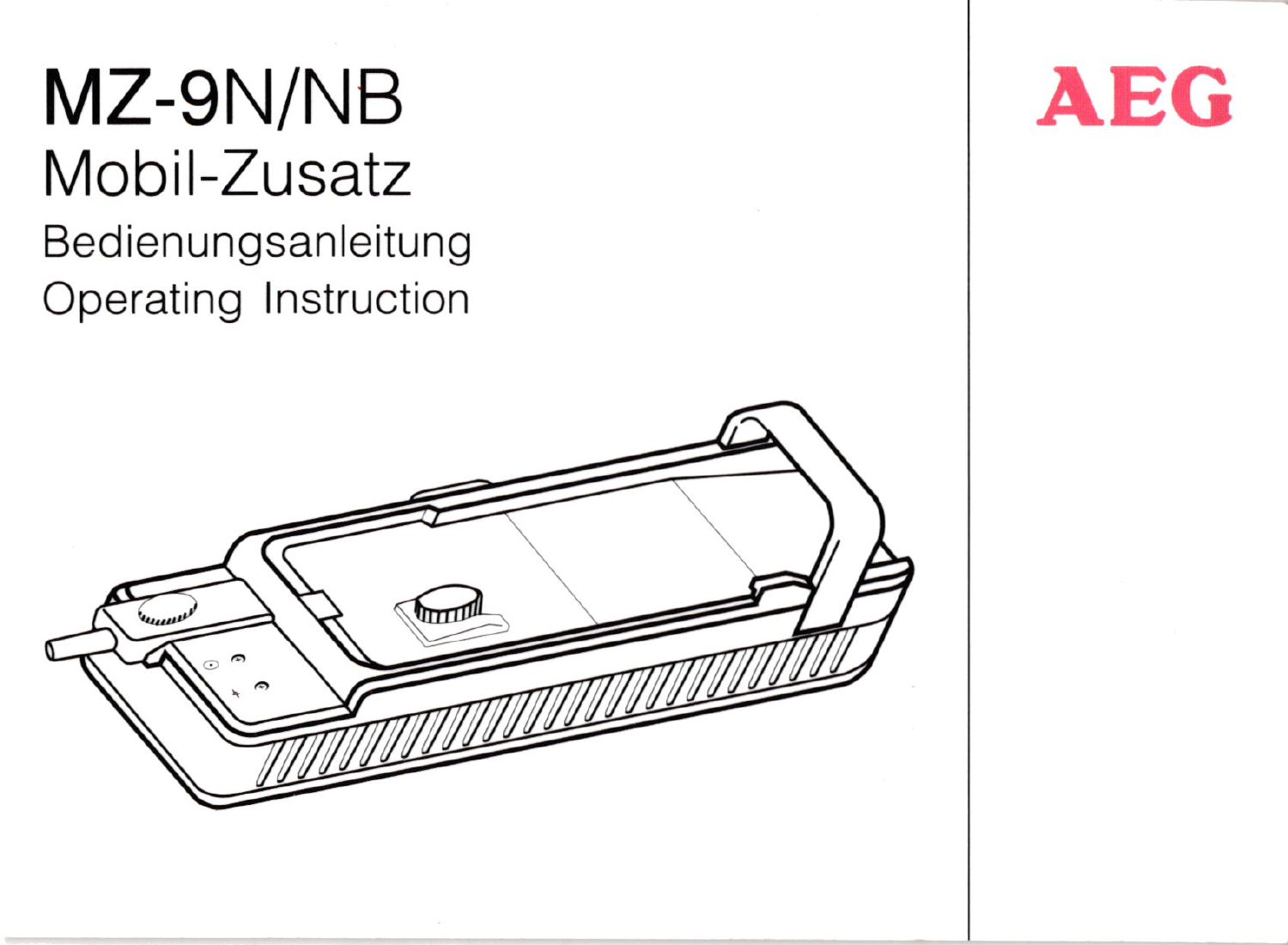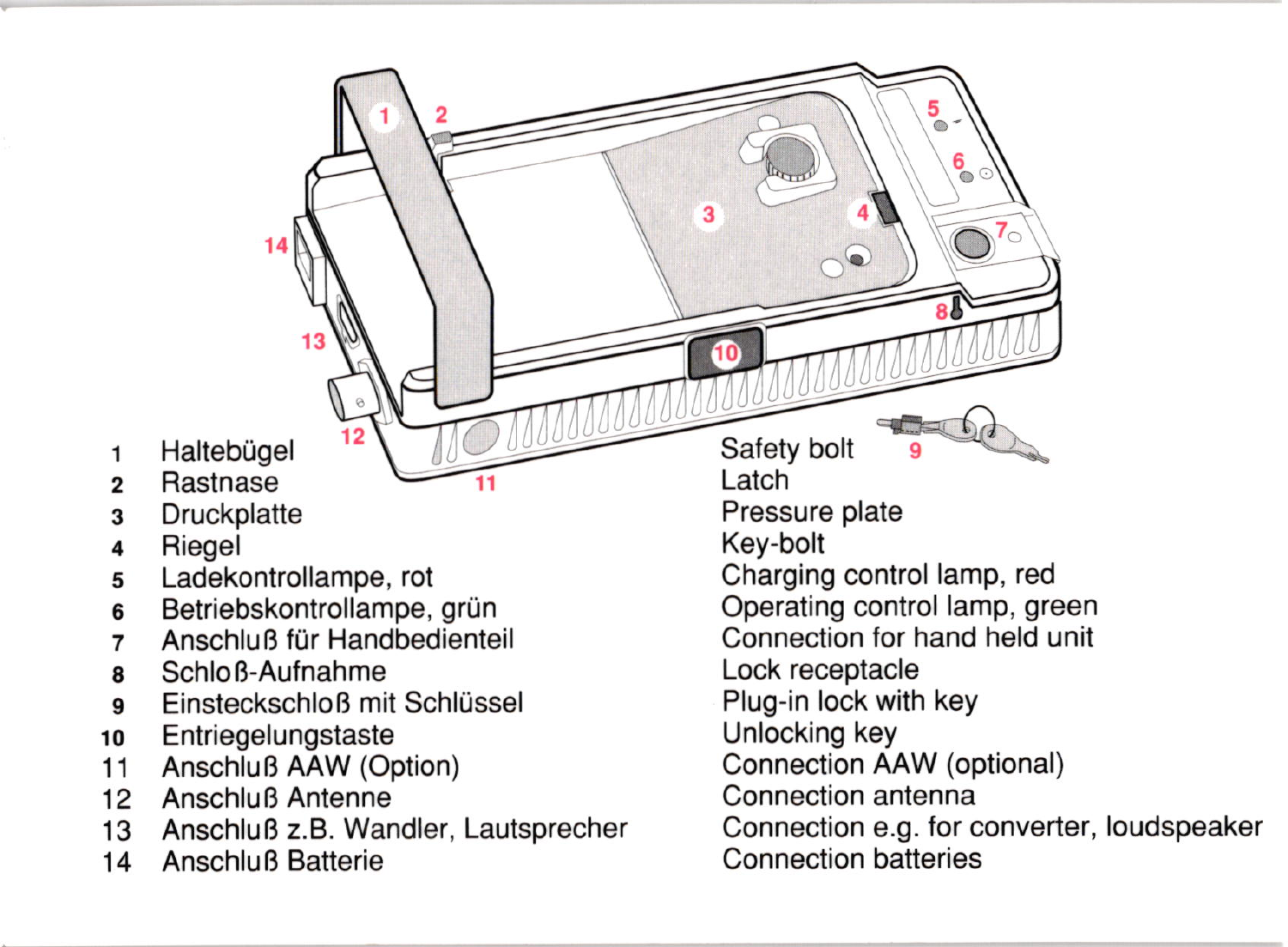# lnhaltsverzeichnis

|   | Allgemeines                 | 2 |
|---|-----------------------------|---|
| 2 |                             |   |
| 3 |                             |   |
| 4 |                             | 6 |
| 5 |                             | 9 |
| 6 | Entnahme des Teleport 9  10 |   |
|   | Technische Daten  11        |   |

## Table of contents

|   |                           | $\mathcal{P}$ |
|---|---------------------------|---------------|
|   | Purpose of MZ-9N/NB       | 3             |
| 3 |                           |               |
|   |                           | 6             |
| 5 |                           |               |
| 6 | Removal of Teleport 9  10 |               |
|   |                           |               |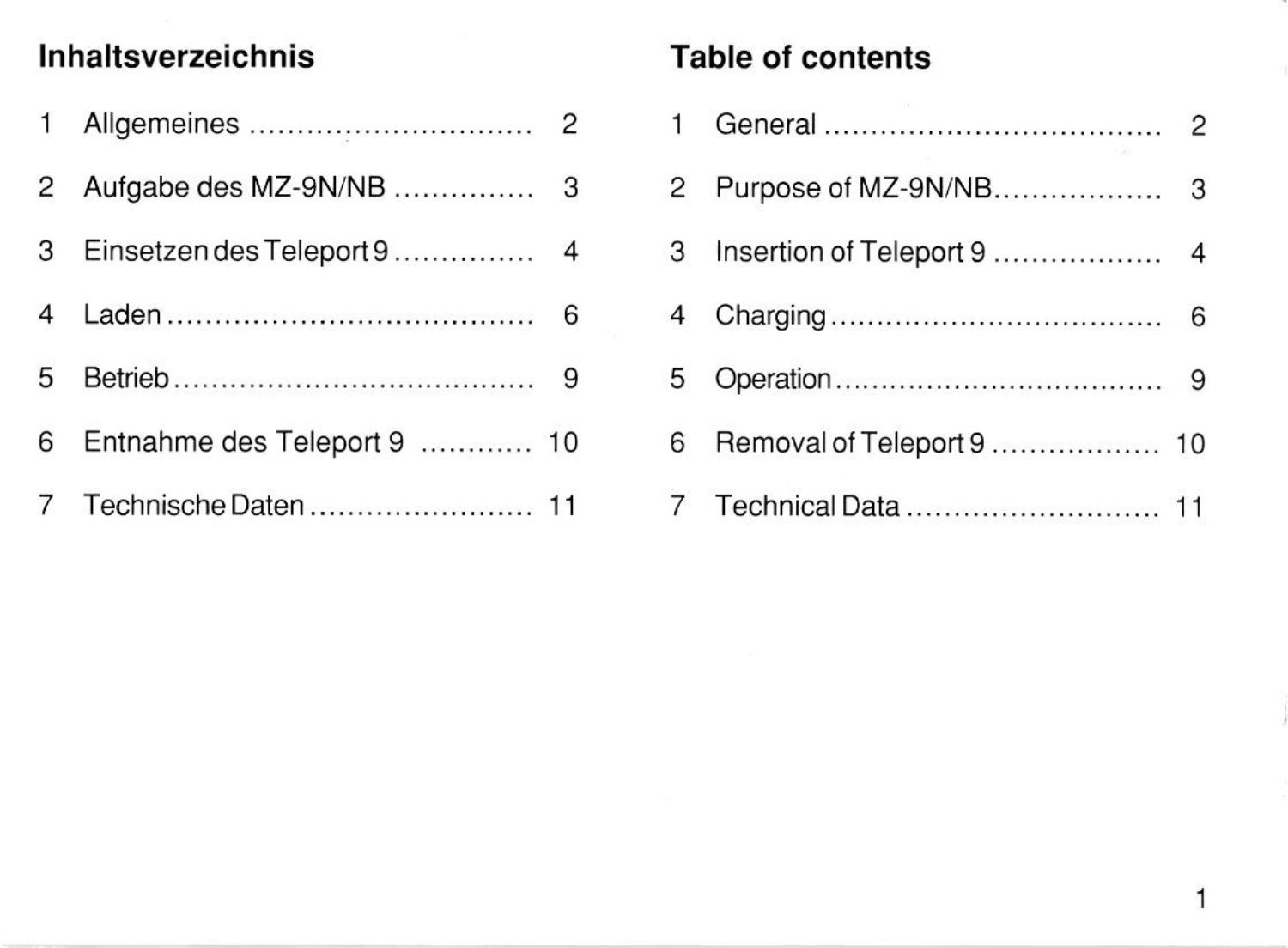## l Allgemeines

Das vorliegende Heft informiert Sie über den Betrieb des Teleport 9 im Mobil-Zusatz  $MZ-9N$ .

Es gibt allerdings keine Hinweise zu den Batterien (da diese lnformationen in der Bedienungsanleitung des Teleport 9 zu finden sind). oder zum Bedienteil bzw. Stielmikrofon (denen eine eigene Bedienungsanleitung beiliegt).

#### Hinweis;

Die Bedienung ist für MZ-9/MZ-9N/ MZ-gNB identisch. Es wird deswegen nur von MZ-9N gesprochen.

#### Wichtig:

Das MZ-gN ist nicht tür den Betrieb mit Teleport 9 Ex geeignet.

## 1 General

The present manual informs you about the operation of the Teleport 9 in the mobile accessory MZ-gN. But it does not contain any information concerning the batteries (since these informations are included in the operating instruction of the Teleport 9), or the control unit or microphone (which are provided with operating instructions of their own).

#### Note:

The operation is identical for MZ-g/MZ-gN/ MZ-9NB. Therefore it is referred only to MZ-9N.

#### lmportant:

The MZ-9N is not suited for operation with Teleport 9 Ex.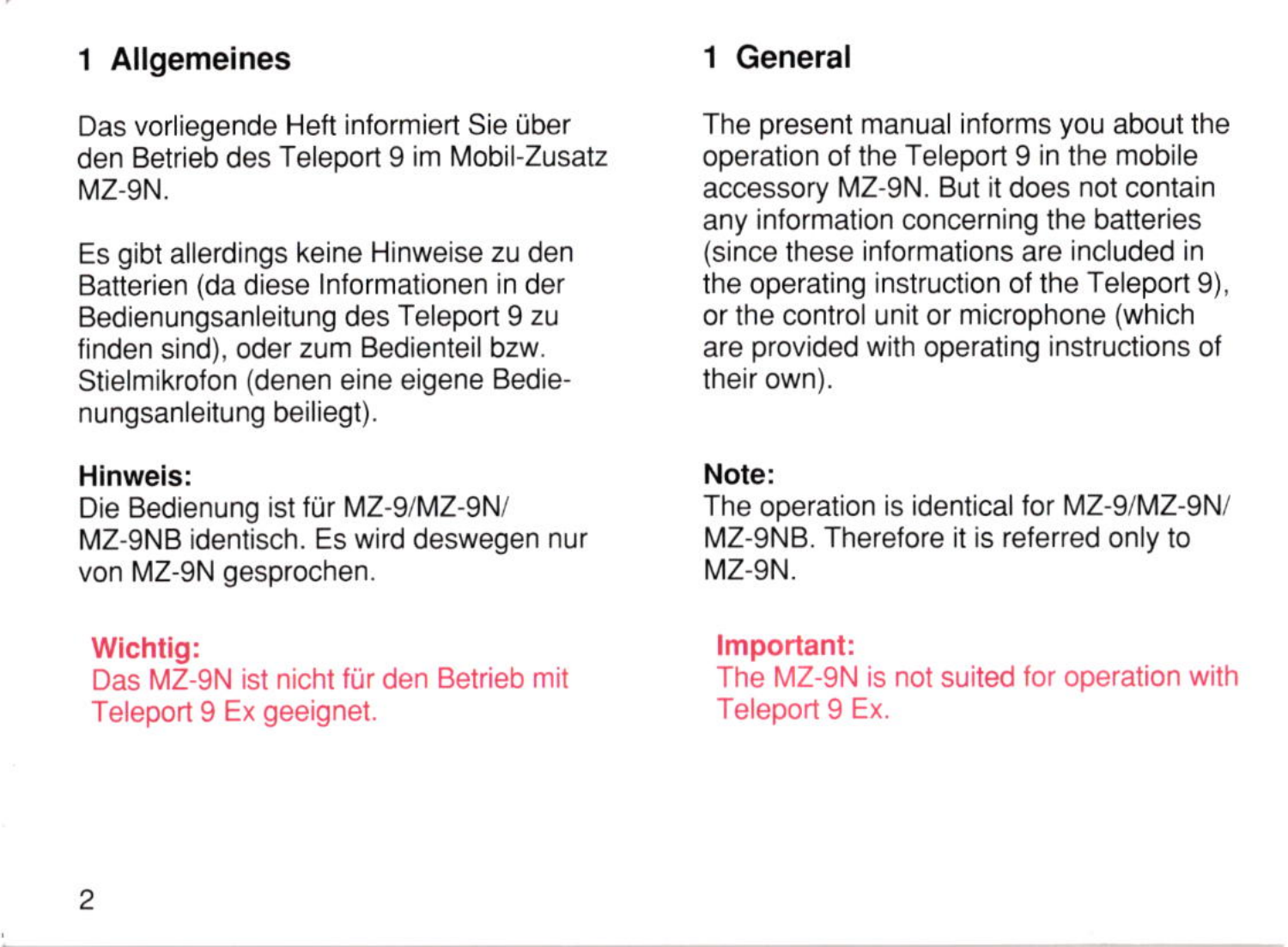## 2 Autgabe des MZ-gN

Der Mobil-Zusatz erweitert ein Teleport 9 zur vollwertigen Fahrzeugstation. Hierzu sind allerdings noch Besprechungseinrichtungen (z.B. ML 70/ML 80 oder ein Stielmikrofon mivohne Zusatzlautsprecher KL 1) und eine Fahrzeugantenne erforderlich.

Eine Ladeschaltung ermöglicht, unabhängig vom Funkbetrieb, das beschleunigte Nachladen der Teleport 9-Batterie.

Bei Bedarf kann (auf einem dafür vorgesehenen Modul-Platz) der MZ-9N durch eine anwenderspezifische Zusatzschaltung erweitert werden.

Das MZ-9N ist spritzwasserdicht und entspricht der Schutzart IP 54.

## 2 Purpose of MZ-gN

The mobile accessory completes a Teleport 9 to form a vehicle station. However, this also requires operating facilities (e.g. ML 70/ML 80 or microphone with/without additional loudspeaker KL 1) and a vehicle antenna.

A charging circuit permits accelerated recharging of the Teleport 9 battery independently from radio operation.

lf necessary, the MZ-gN can be extended by a user-specific additional circuitry (on a module location which is provided for this purpose).

The MZ-gN is splash-proof and corre sponds to type of protection lP 54.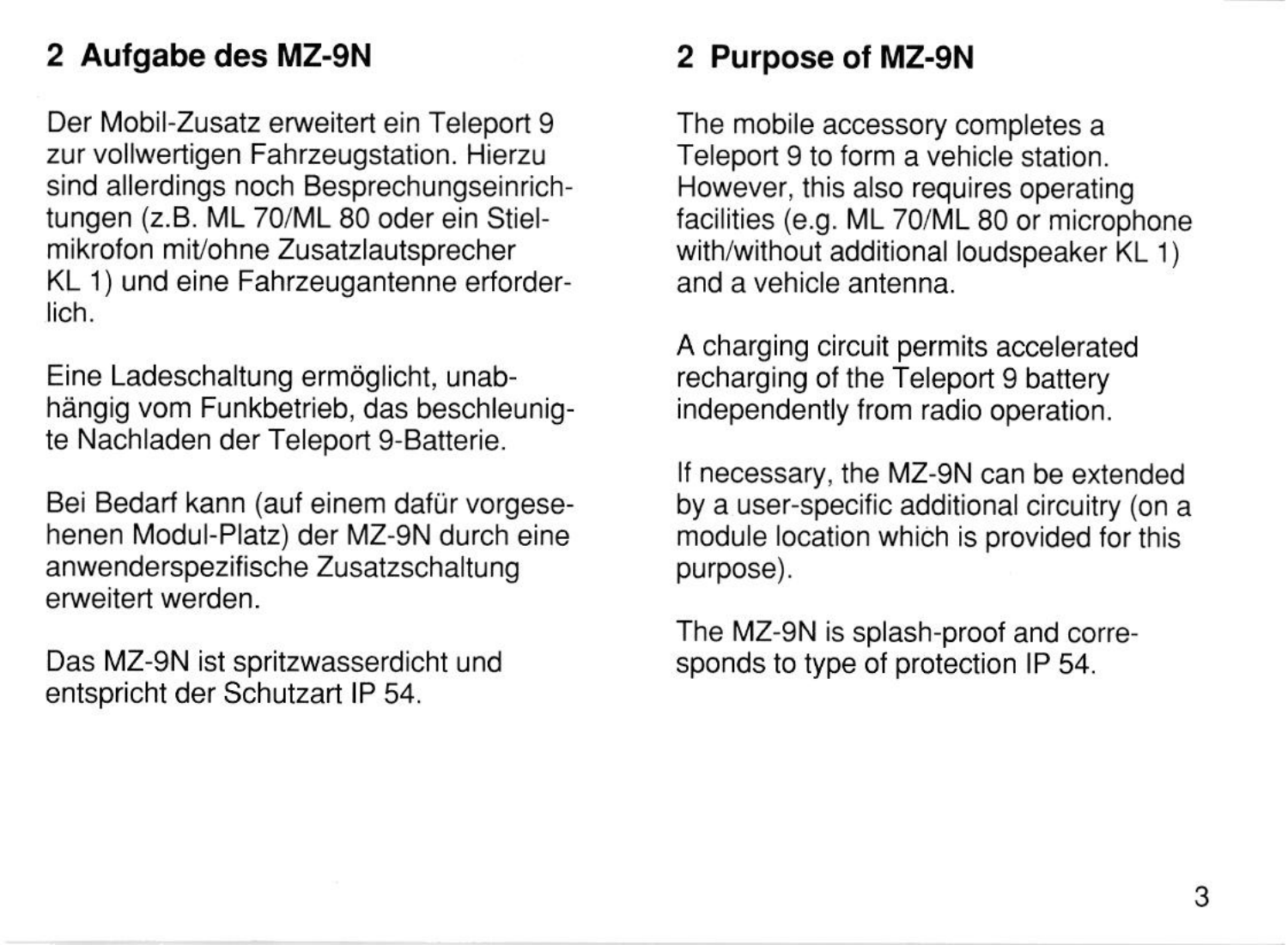## 3 Einsetzen des Teleport 9

a) Das Schloß auf der rechten Seite des Fahrzeug-Ladegerätes aus der Schloß-Aufnahme entfernen.

b) Das Teleport 9 von oben mit dem Steg unter der Fiuftaste in die Rastnase einhän gen.

c) Jetzt das SE-Gerät gegen die Druckplatte drücken, bis der Riegel an der Oberkante des Teleport 9 einrastet.

d) Mit dem Einsteckschloß kann das SE-Gerät durch Sperrung des Riegels gesichert werden.

## 3 Insertion of Teleport 9

a) Remove lock on the riqht side of vehicle charging unit from lock receptacle.

b) Suspend Teleport 9 from the top into the safety-bolt and with its crosspiece under the call key in the lash.

c) Now press transceiver unit against pressure plate until the key-bolt locks at upper edge of Teleport 9.

d) By means of the mortise dead lock the transceiver unit can now be secured by locking the key-bolt.